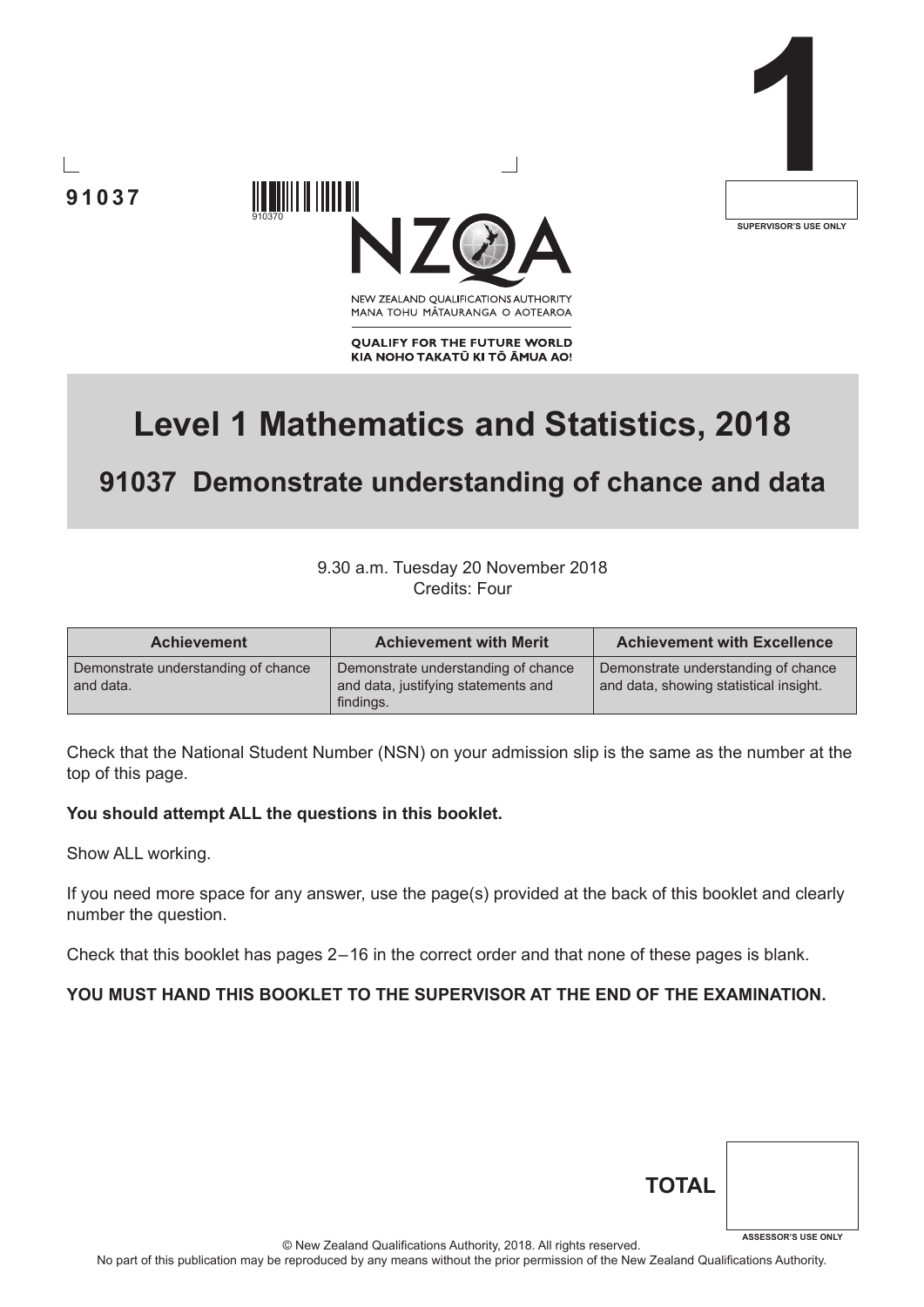## **ELECTRICITY**



https://marttherev.wordpress.com/2011/09/05/pylons-i-have-known/

## **QUESTION ONE**

(a) When the supply of electricity stops, there is a power outage.

The table below shows:

- the number of power outages during 2015 in the North Island together with the identified cause of each power outage
- the number of power outages during 2015 in the South Island together with the identified cause of each power outage.

|                     |         | Cause          |                            |              |               |  |  |
|---------------------|---------|----------------|----------------------------|--------------|---------------|--|--|
|                     | Weather | <b>Animals</b> | <b>Vehicle</b><br>accident | <b>Other</b> | <b>Totals</b> |  |  |
| <b>North Island</b> | 18      |                | 14                         |              | 44            |  |  |
| <b>South Island</b> | 10      |                |                            |              | 20            |  |  |
| <b>Totals</b>       | 28      |                |                            | 12           | 64            |  |  |

(i) What was the probability that the weather caused a power outage in either the North Island or the South Island in 2015?

(ii) There was a power outage in the South Island in 2015.

What was the probability this was **not** caused by a vehicle accident?

2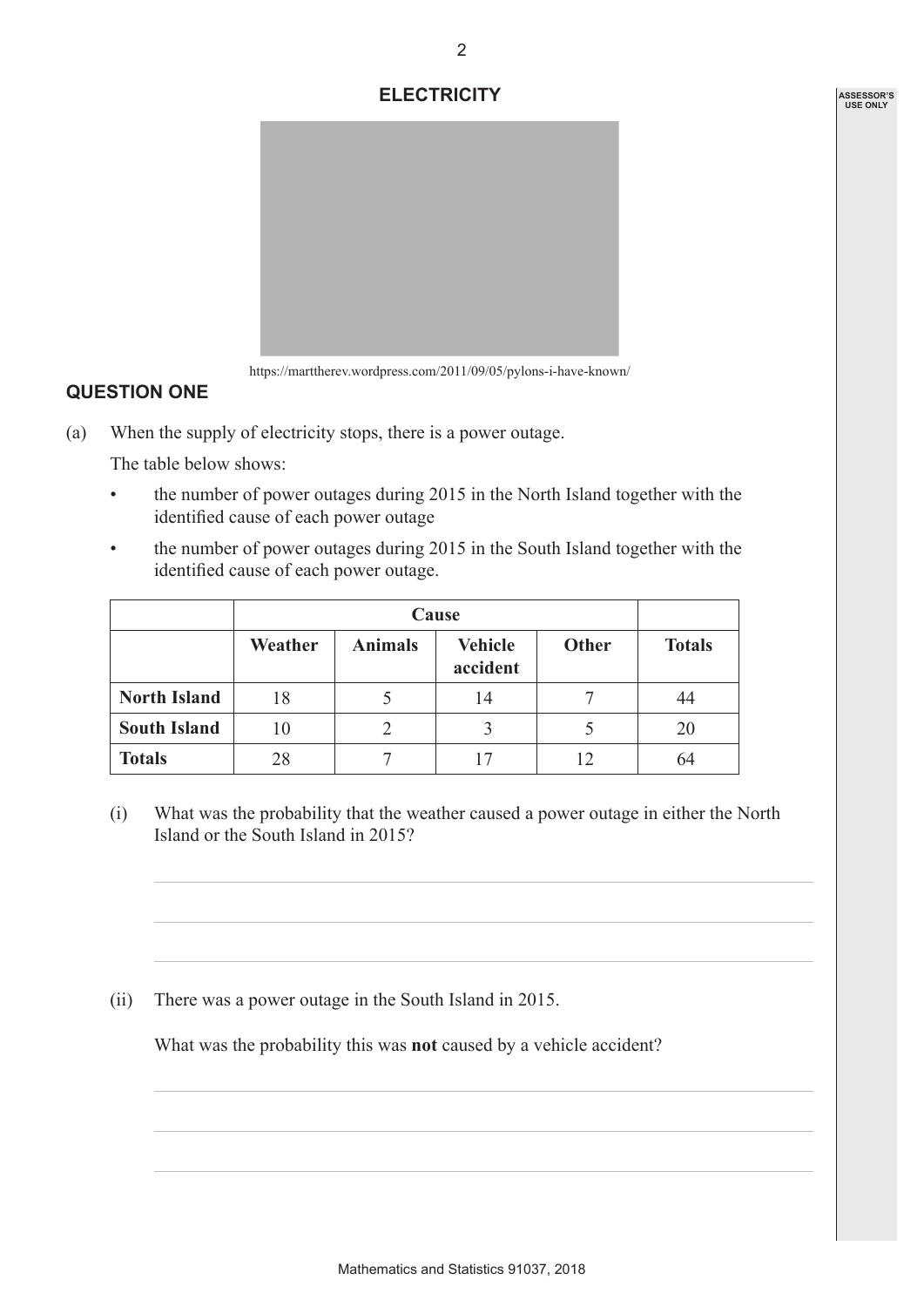(b) 75% of homes on the national power supply in New Zealand are in the North Island. The rest are in the South Island.

70% of homes in the North Island and 80% of homes in the South Island use electricity for their heating.

(i) Calculate the probability that a home selected randomly across New Zealand is on the national power supply in the North Island AND uses electricity for heating.

 *Show your working clearly.*

(ii) There are 1500000 homes across New Zealand (both in the North Island and the South Island).

 Calculate **how many** of the homes on the national power supply in the South Island **do not** use electricity for heating.

S*how your working clearly.*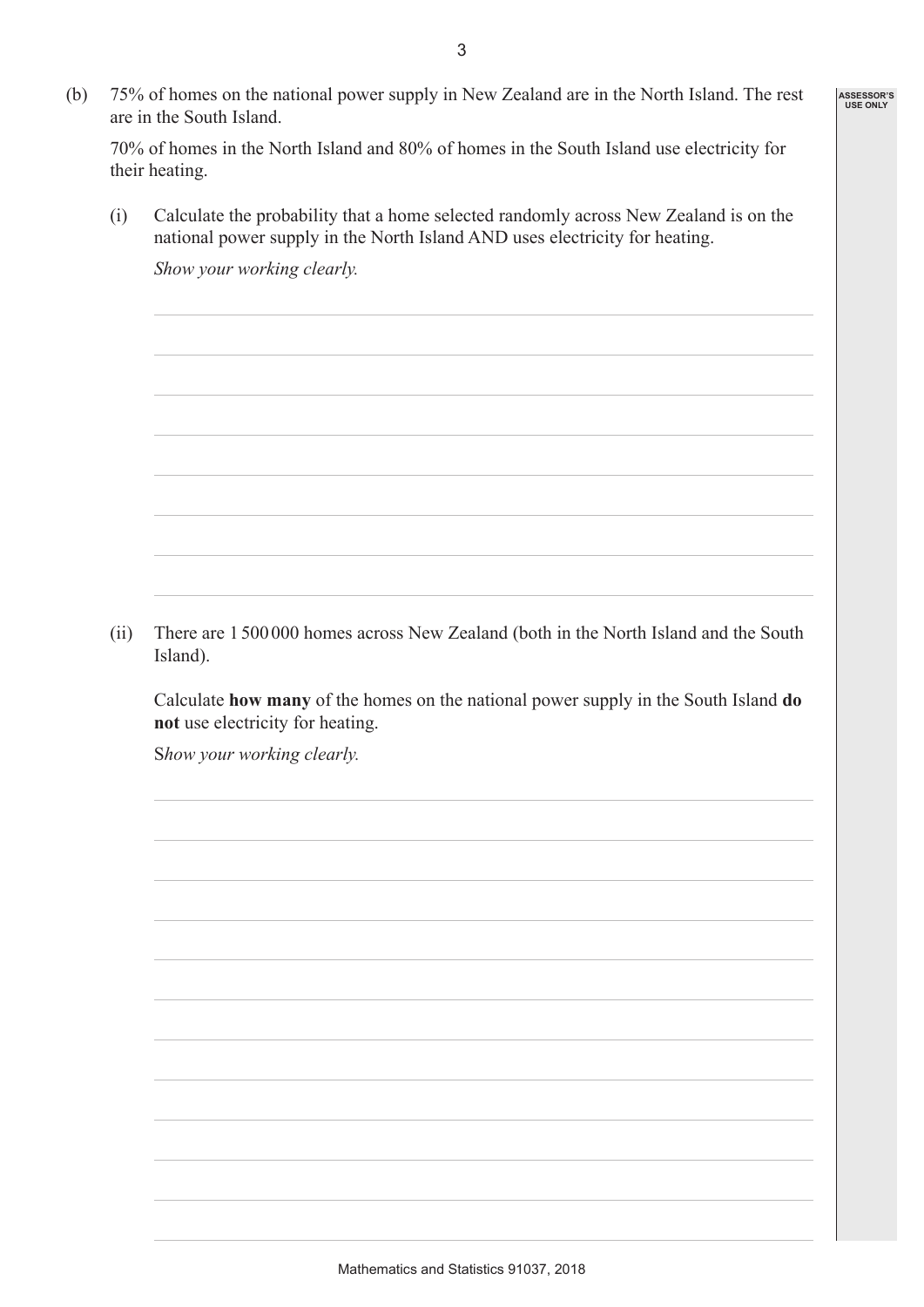(c) The causes of power outages can also be shown graphically.

For each island, there is a graph below showing the percentage of power outages in **2016** for each of the causes.



The pie graphs lead to a claim that, "In both the North Island and the South Island, vehicle accidents or weather are the cause of over half of the power outages".

Explain whether this claim will be true for every year.

*Justify your answer with statistical reasoning.*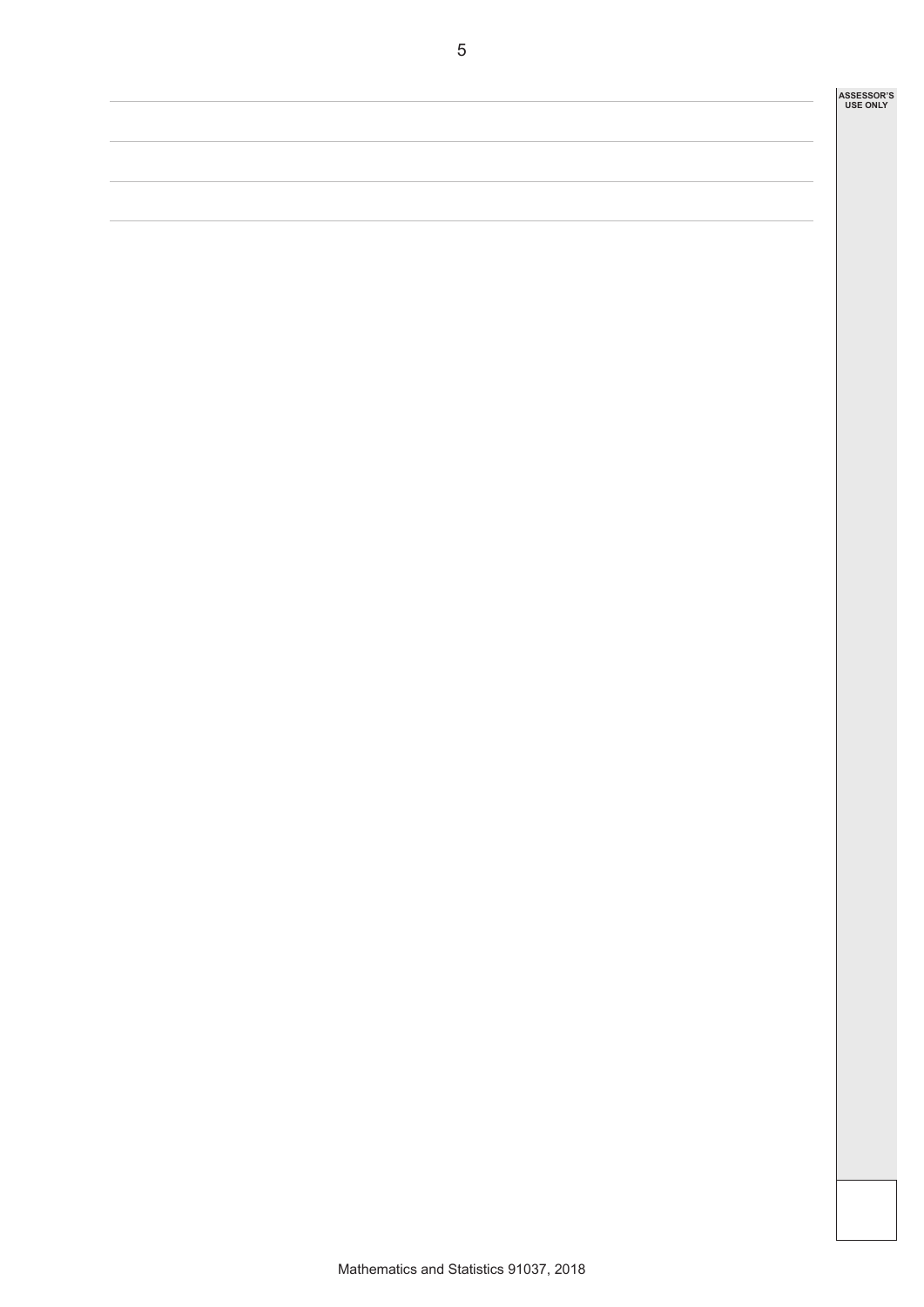## **QUESTION TWO**

(a) Some lakes in New Zealand are used to produce electricity.

A sample of these lakes had their surface area in ha (hectares) and their capacity to generate electricity, measured in MW (megawatts), recorded and displayed below.



- (i) On the graph above, circle the **most appropriate** point which indicates a lake which produces a small amount of electricity but has a large surface area.
- (ii) State the approximate **median** amount of electricity (in MW) produced by these lakes in New Zealand.

*Show how you reached your answer clearly.*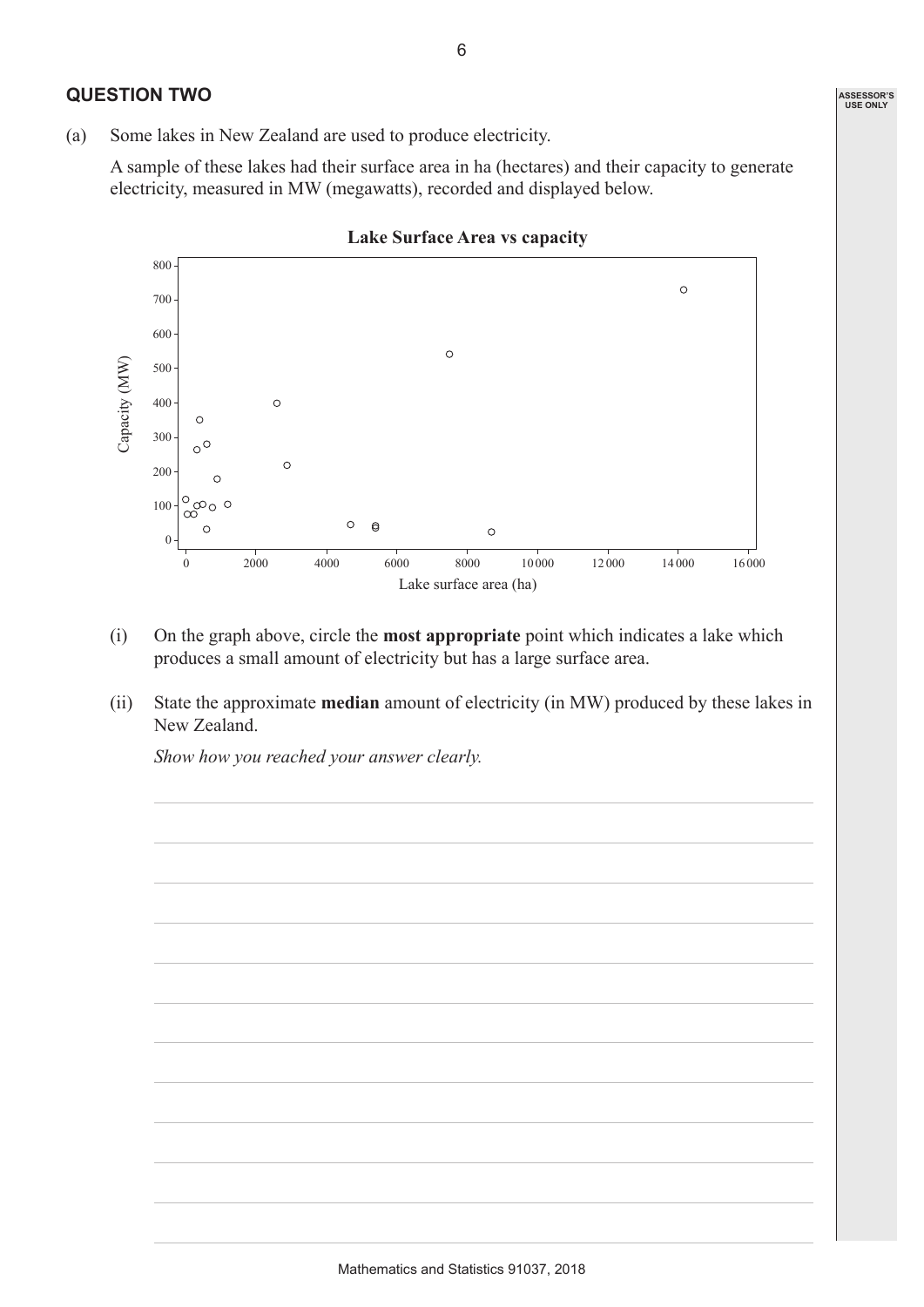| Justify your reasoning clearly. |  |
|---------------------------------|--|
|                                 |  |
|                                 |  |
|                                 |  |
|                                 |  |
|                                 |  |
|                                 |  |
|                                 |  |
|                                 |  |
|                                 |  |
|                                 |  |
|                                 |  |
|                                 |  |
|                                 |  |
|                                 |  |
|                                 |  |
|                                 |  |
|                                 |  |
|                                 |  |
|                                 |  |
|                                 |  |
|                                 |  |
|                                 |  |
|                                 |  |
|                                 |  |
|                                 |  |
|                                 |  |
|                                 |  |
|                                 |  |
|                                 |  |
|                                 |  |
|                                 |  |
|                                 |  |
|                                 |  |
|                                 |  |
|                                 |  |
|                                 |  |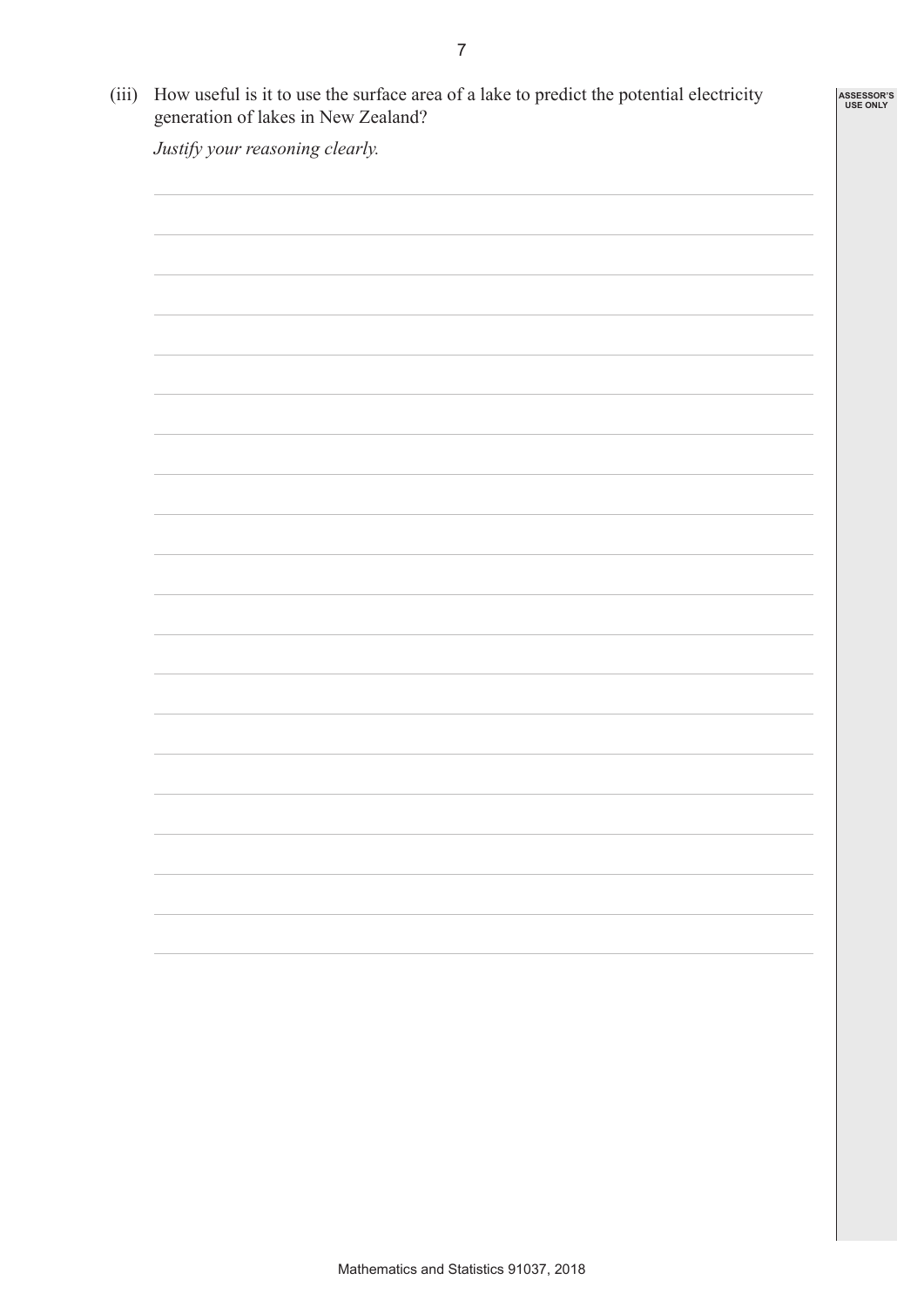(b) It is possible for electricity users to change electricity providers to get a cheaper deal.

The graph below shows the number of changes made by electricity users per month in the North Island and South Island from the start of 2004 to the start of 2016.



**Trends in electricity provider changes**

(i) Clearly describe the significant features of this graph, making reference to time periods, or to the North and South Islands if necessary.

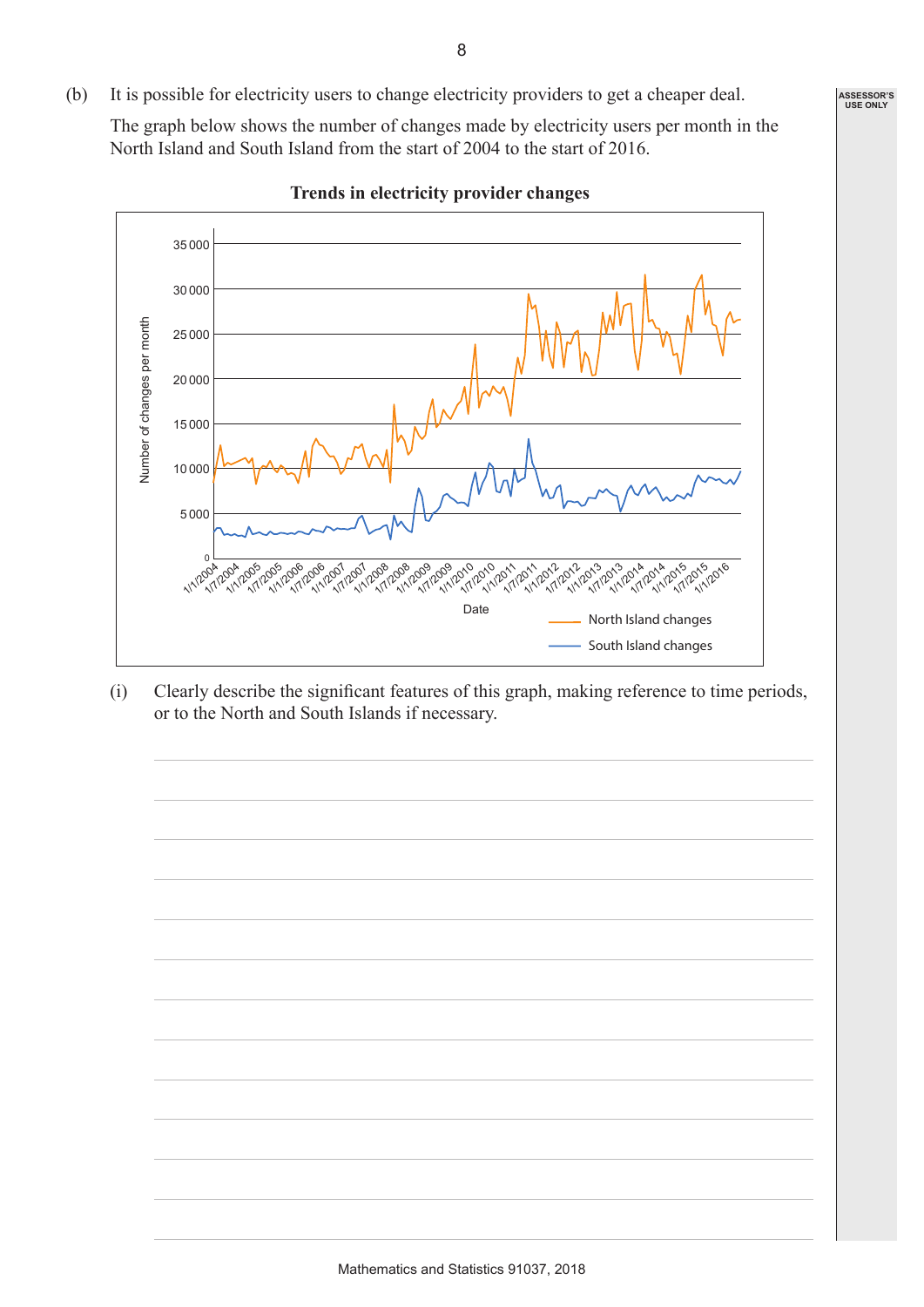| State whether the North Island or the South Island has the greatest variation in the |
|--------------------------------------------------------------------------------------|
| Give statistical reasons for your answer.                                            |
|                                                                                      |
|                                                                                      |
|                                                                                      |
|                                                                                      |
|                                                                                      |
|                                                                                      |
|                                                                                      |
|                                                                                      |
|                                                                                      |
|                                                                                      |
|                                                                                      |
|                                                                                      |
|                                                                                      |
|                                                                                      |
|                                                                                      |
|                                                                                      |
|                                                                                      |
|                                                                                      |
|                                                                                      |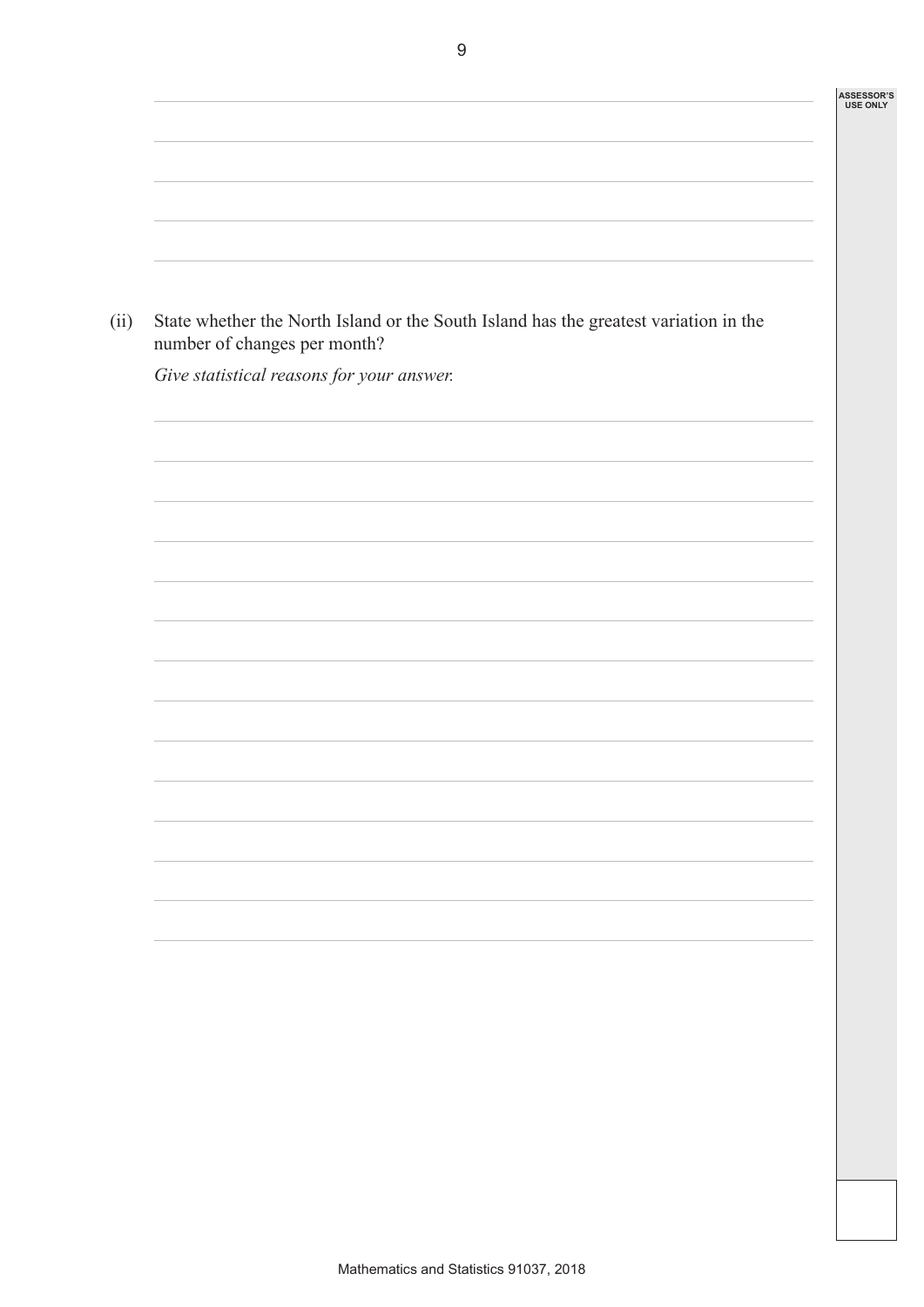## **QUESTION THREE**

(a) Nicole's electricity provider created the graph below of her electricity use from January to December for 2015 and 2016.

The electricity used is measured in kilowatt hours (kWh).





(i) Did Nicole tend to use less electricity in 2015 or 2016? *Justify your answer with statistical reasoning.*

(ii) Approximately how much electricity (kWh) would you have expected Nicole to use in July 2017, based on her usage in the previous two years?

*Justify your answer with statistical reasoning.*

10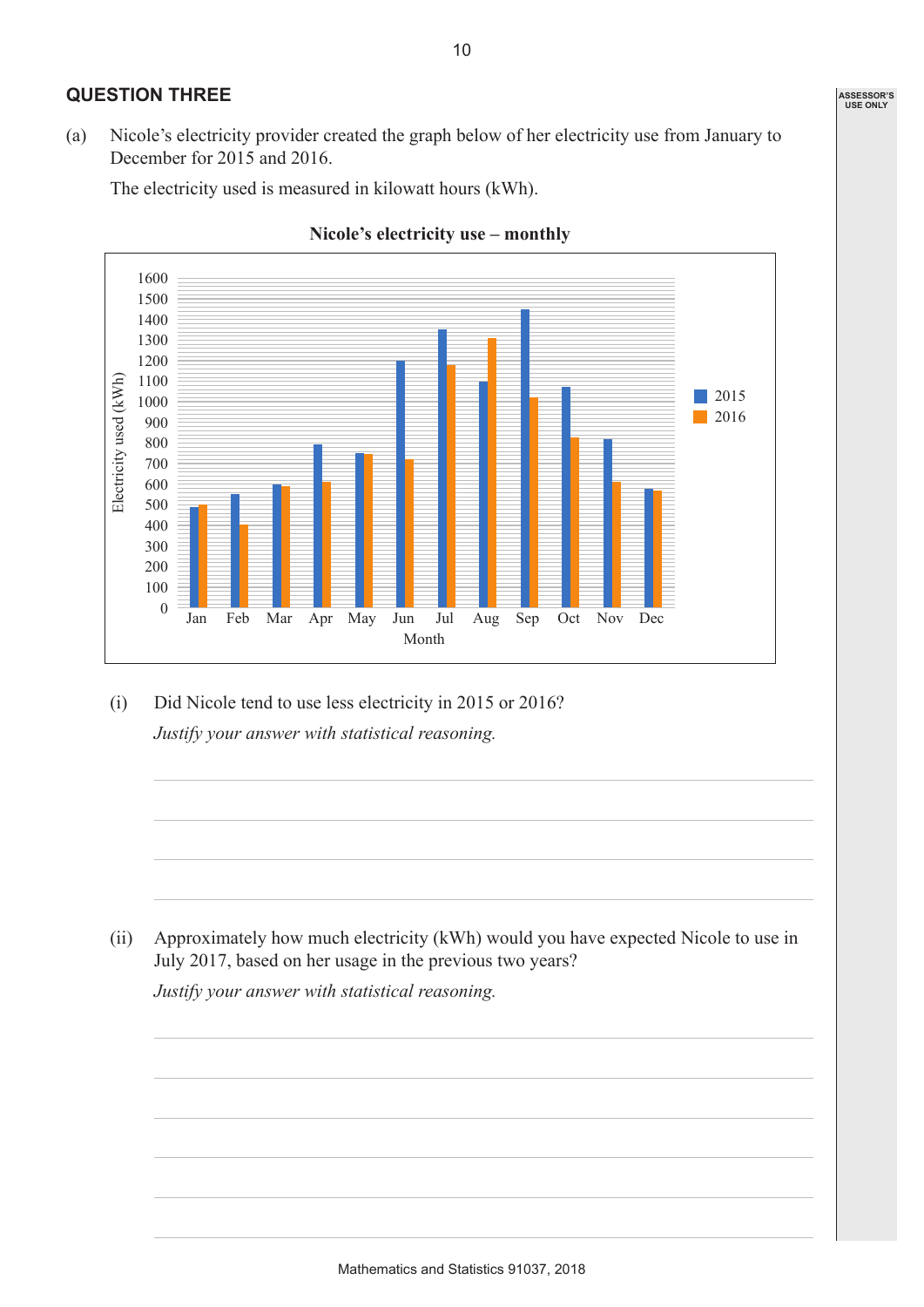| use.                                                   |  |
|--------------------------------------------------------|--|
| Explain what may have caused these trends or features. |  |
|                                                        |  |
|                                                        |  |
|                                                        |  |
|                                                        |  |
|                                                        |  |
|                                                        |  |
|                                                        |  |
|                                                        |  |
|                                                        |  |
|                                                        |  |
|                                                        |  |
|                                                        |  |
|                                                        |  |
|                                                        |  |
|                                                        |  |
|                                                        |  |
|                                                        |  |
|                                                        |  |
|                                                        |  |
|                                                        |  |
|                                                        |  |
|                                                        |  |
|                                                        |  |
|                                                        |  |
|                                                        |  |
|                                                        |  |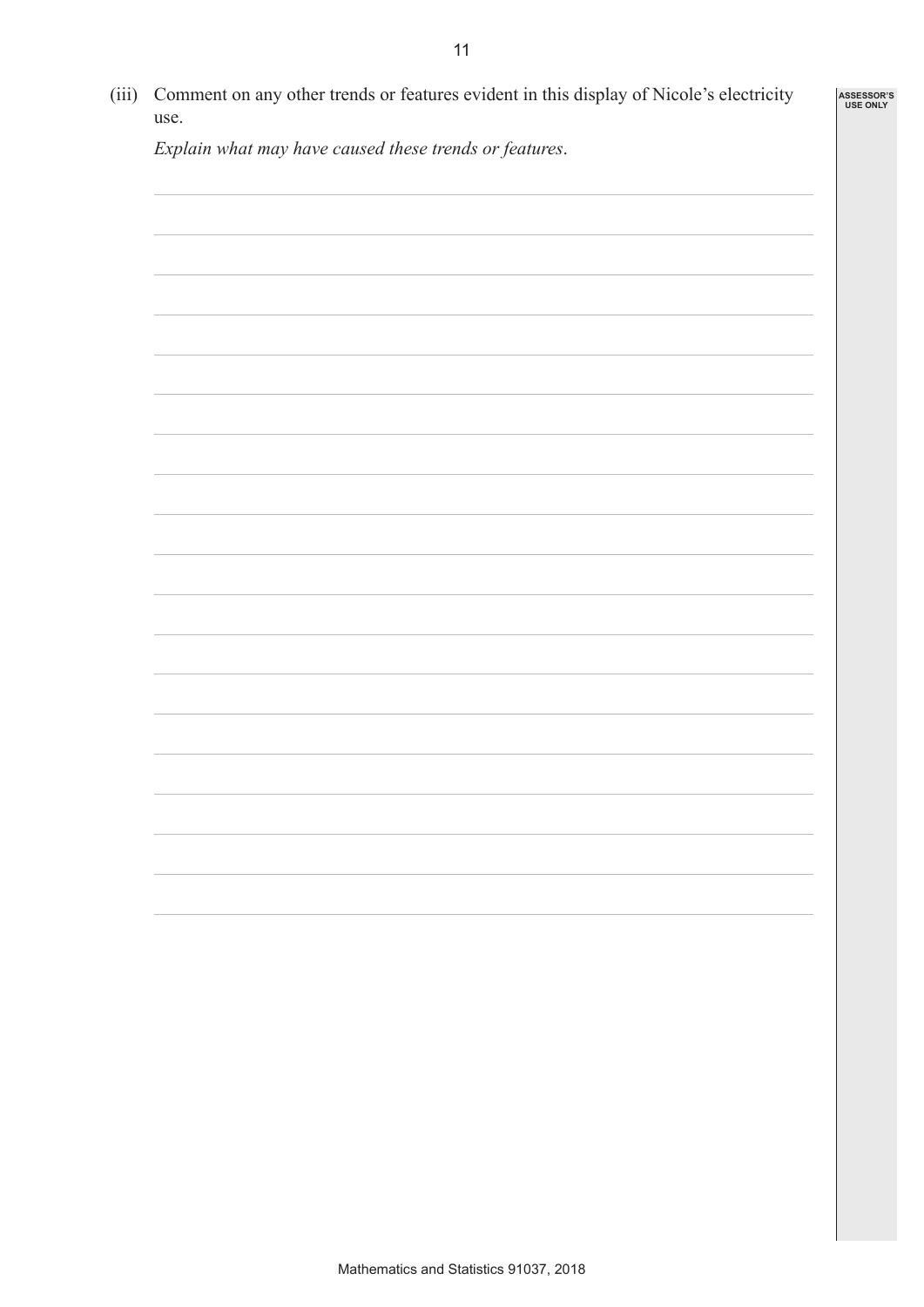(b) The graphs below show the average electricity consumption (in kWh) of a sample of electricity regions in the North Island compared to a sample of electricity regions in the South Island, in summer (December, January and February) and winter (June, July and August).



#### **Comparison of energy consumption**

(i) In which season (summer or winter), is energy consumption for electricity regions more consistent in the North Island and South Island?

*Justify your answer with statistical reasoning.*



12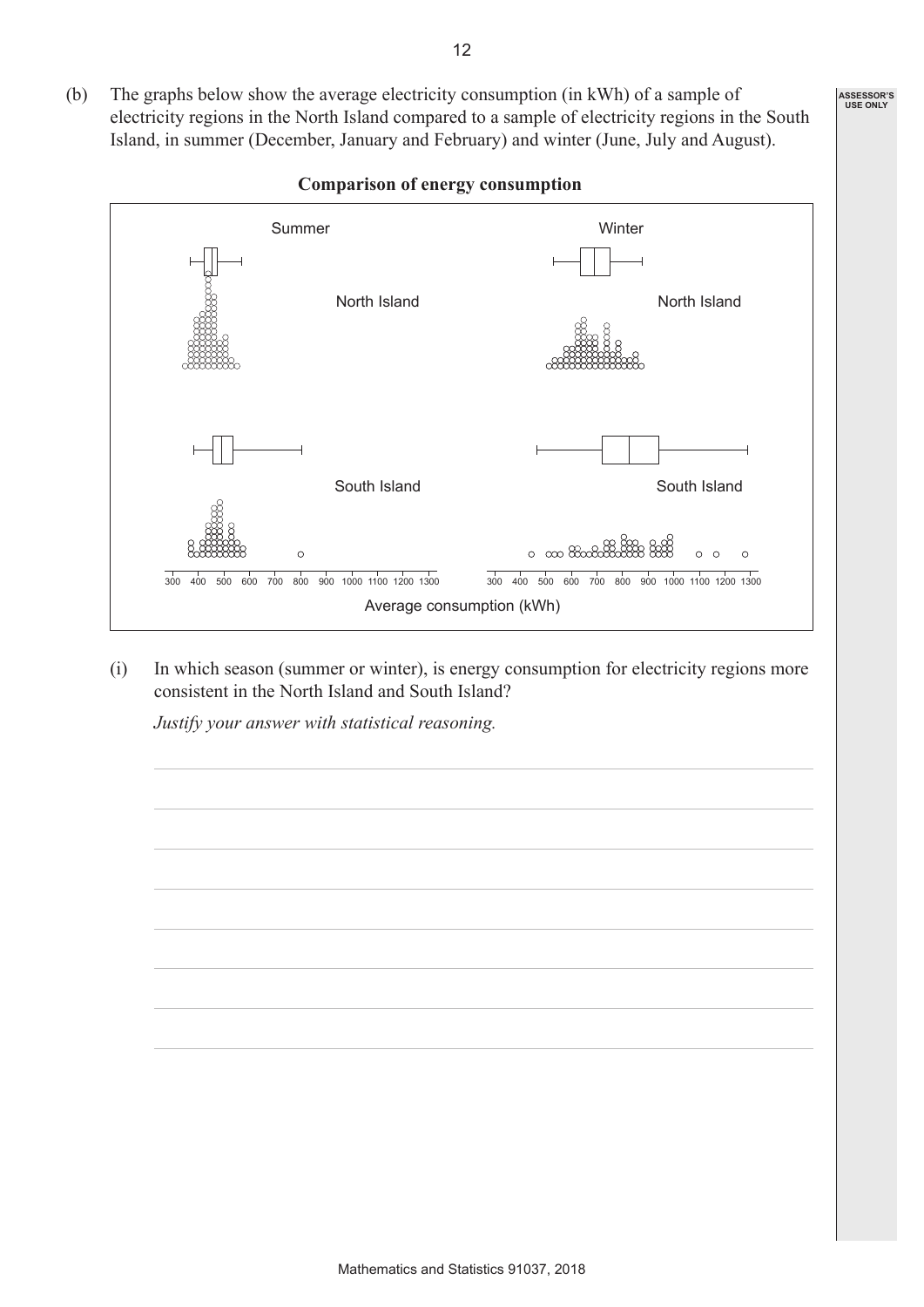| (ii) | Clearly describe any significant features in the distribution of energy consumption for<br>electricity regions in the North Island compared to electricity regions in the South Island<br>in the winter. |  |  |  |
|------|----------------------------------------------------------------------------------------------------------------------------------------------------------------------------------------------------------|--|--|--|
|      |                                                                                                                                                                                                          |  |  |  |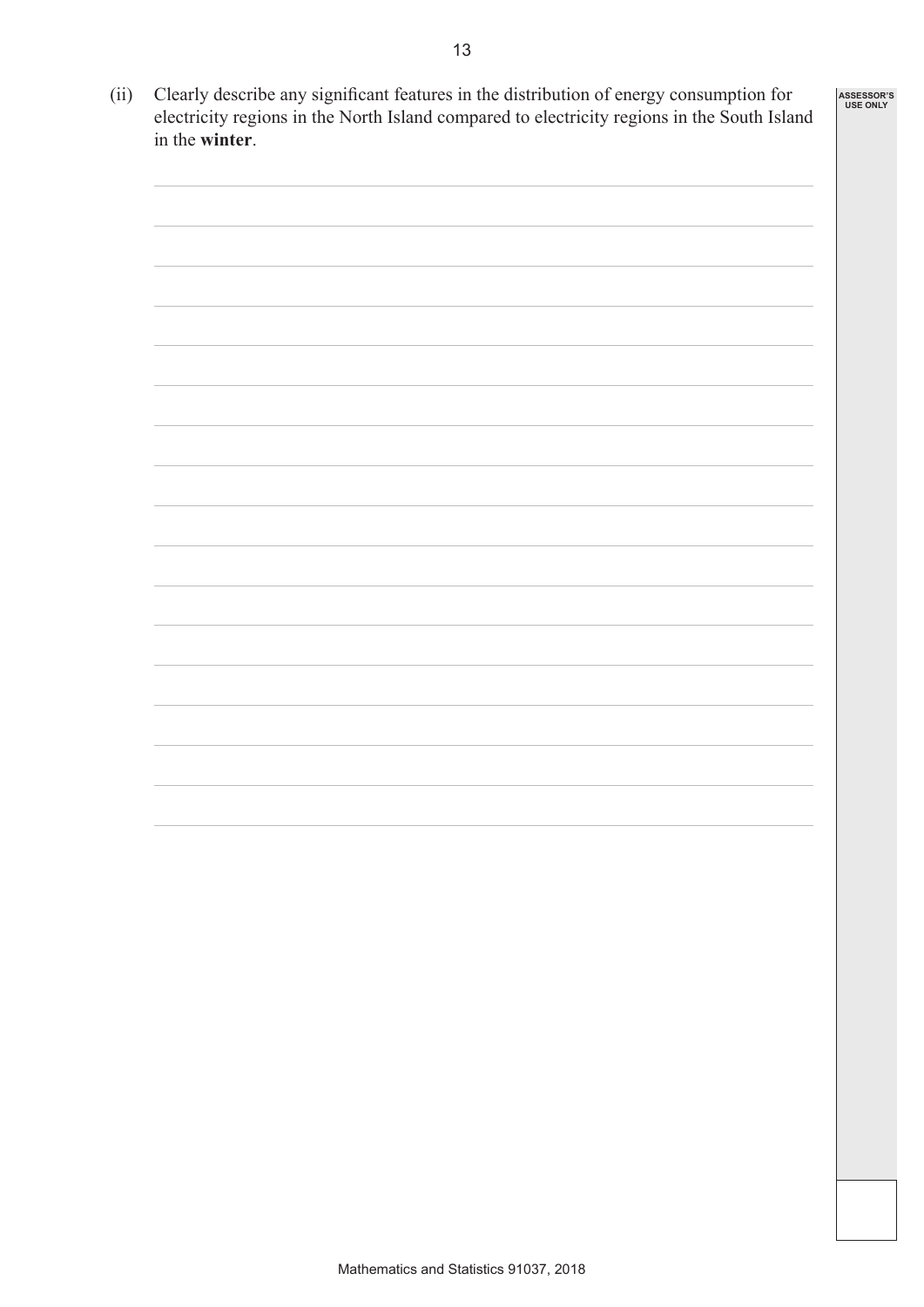| QUESTION<br><b>NUMBER</b> | Extra space if required.<br>Write the question number(s) if applicable. | ASSESSOR'S<br><b>USE ONLY</b> |
|---------------------------|-------------------------------------------------------------------------|-------------------------------|
|                           |                                                                         |                               |
|                           |                                                                         |                               |
|                           |                                                                         |                               |
|                           |                                                                         |                               |
|                           |                                                                         |                               |
|                           |                                                                         |                               |
|                           |                                                                         |                               |
|                           |                                                                         |                               |
|                           |                                                                         |                               |
|                           |                                                                         |                               |
|                           |                                                                         |                               |
|                           |                                                                         |                               |
|                           |                                                                         |                               |
|                           |                                                                         |                               |
|                           |                                                                         |                               |
|                           |                                                                         |                               |
|                           |                                                                         |                               |
|                           |                                                                         |                               |
|                           |                                                                         |                               |
|                           |                                                                         |                               |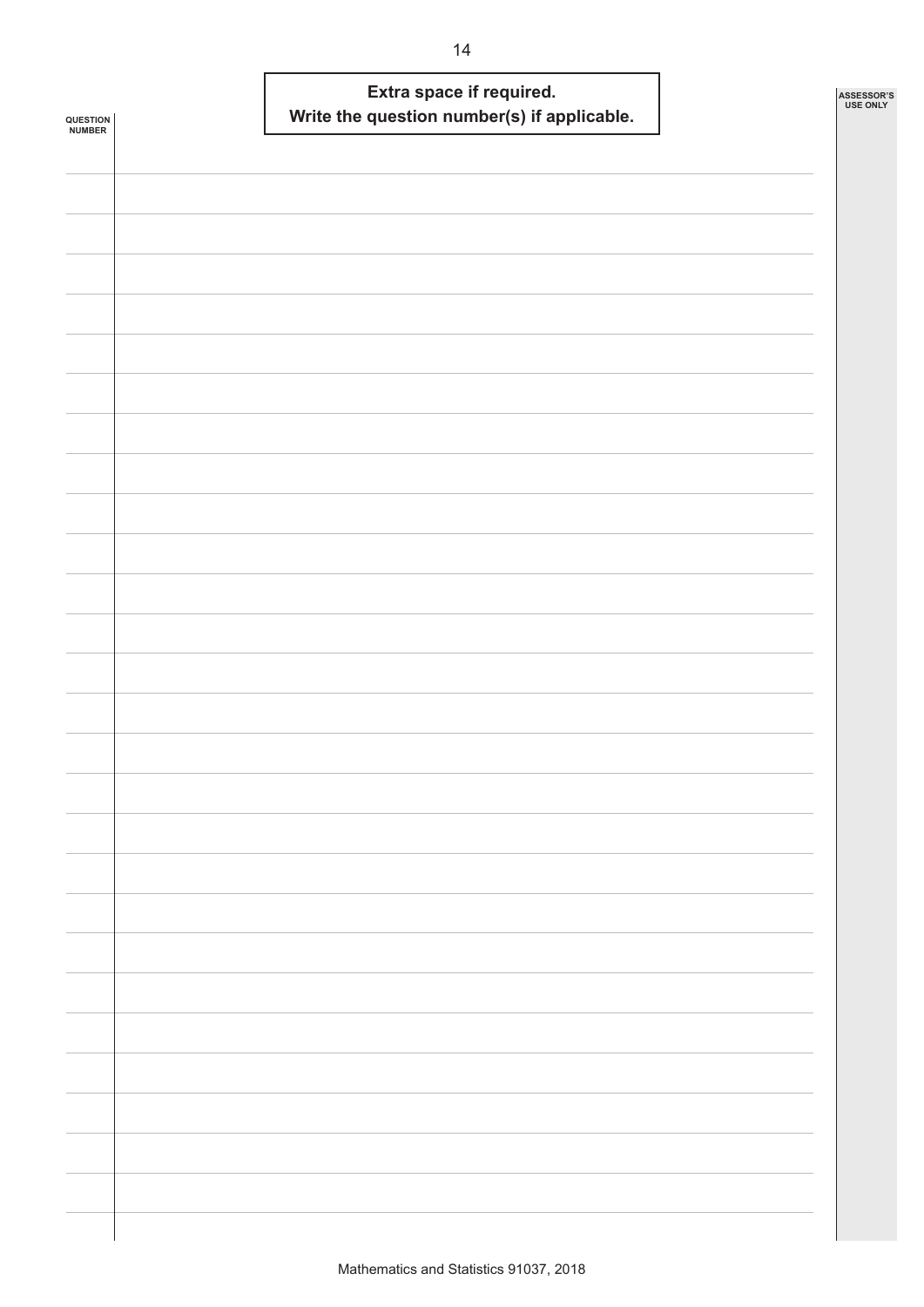| <b>QUESTION<br/>NUMBER</b> | Extra space if required.<br>Write the question number(s) if applicable. | ASSESSOR'S<br><b>USE ONLY</b> |
|----------------------------|-------------------------------------------------------------------------|-------------------------------|
|                            |                                                                         |                               |
|                            |                                                                         |                               |
|                            |                                                                         |                               |
|                            |                                                                         |                               |
|                            |                                                                         |                               |
|                            |                                                                         |                               |
|                            |                                                                         |                               |
|                            |                                                                         |                               |
|                            |                                                                         |                               |
|                            |                                                                         |                               |
|                            |                                                                         |                               |
|                            |                                                                         |                               |
|                            |                                                                         |                               |
|                            |                                                                         |                               |